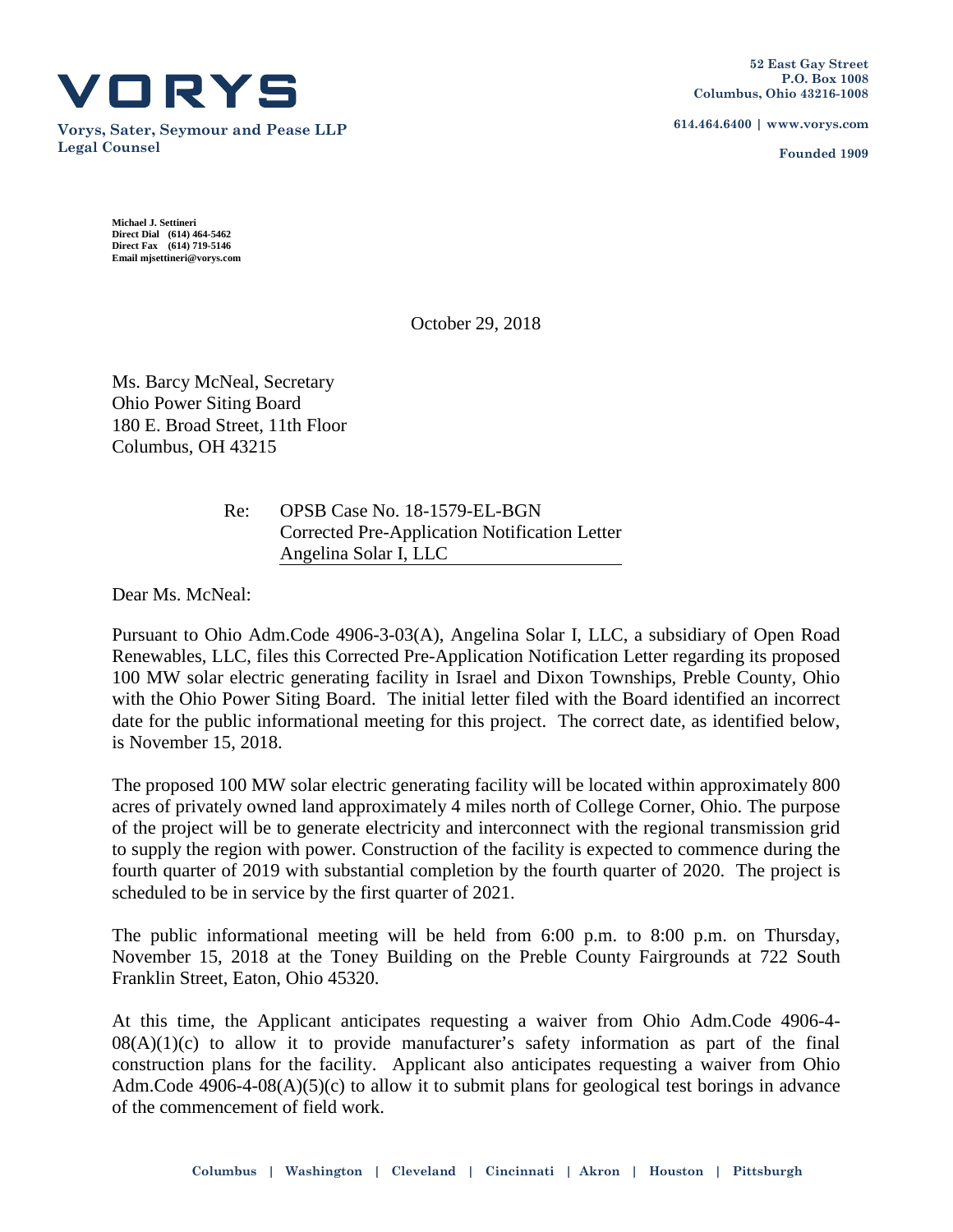

Ms. Barcy McNeal, Secretary October 29, 2018 Page 2

Please contact me at 614-464-5462 or Doug Herling, Director of Business Development for Open Road Renewables, at 512-524-1195 with any questions.

Very truly yours,

/s/ Michael J. Settineri

Michael J. Settineri